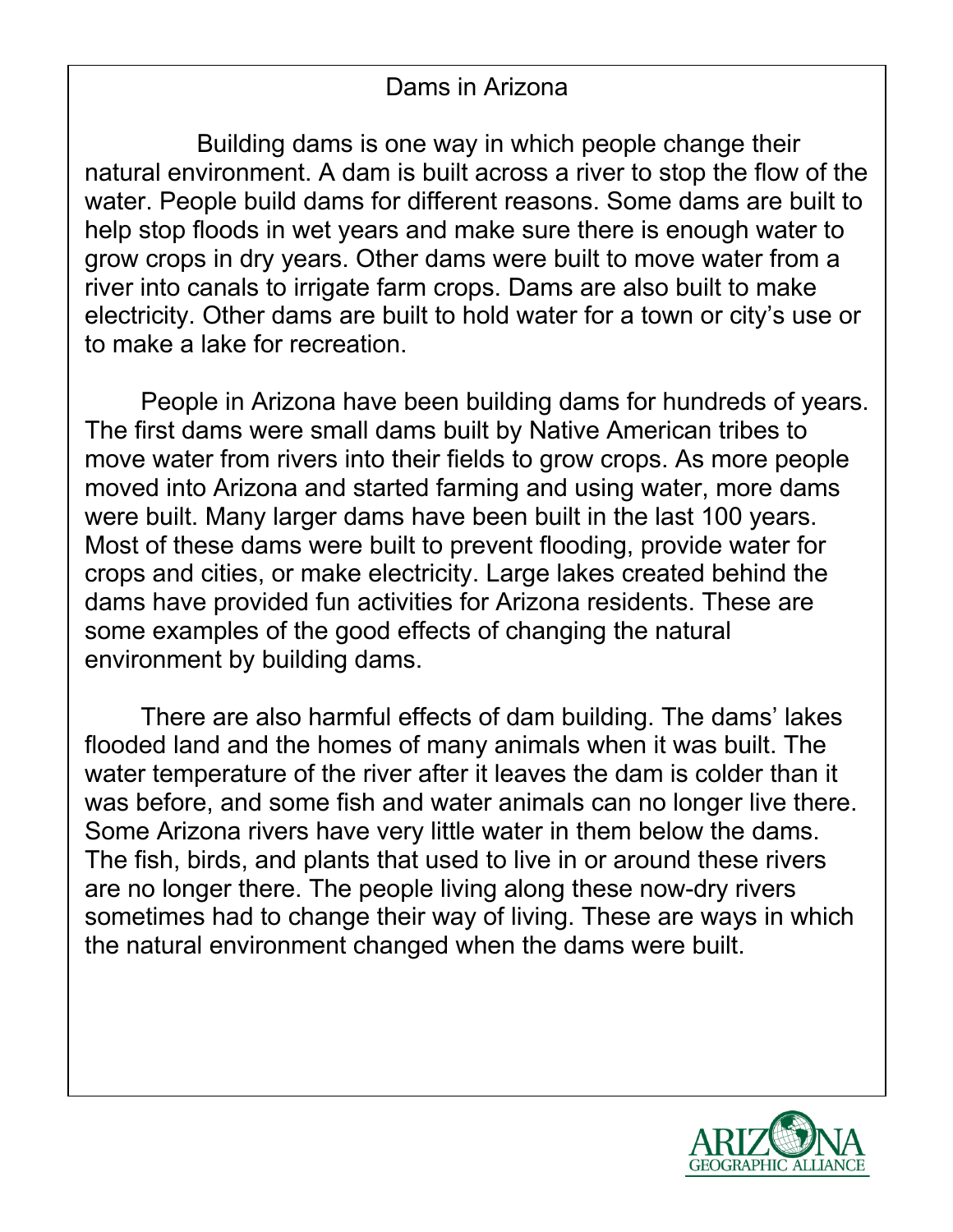| Arizona Dams Worksheet<br>Name                                                                                                |
|-------------------------------------------------------------------------------------------------------------------------------|
| Use the Arizona Dams reading to answer questions 1-5. Write your<br>answers in complete sentence.                             |
| Give 2 reasons why people build dams.<br>1.                                                                                   |
|                                                                                                                               |
|                                                                                                                               |
|                                                                                                                               |
| Who built the first dams in Arizona?<br>2.                                                                                    |
|                                                                                                                               |
|                                                                                                                               |
| 3.<br>What are 2 positive effects of building dams?                                                                           |
|                                                                                                                               |
|                                                                                                                               |
|                                                                                                                               |
| Which is not a negative effect of dam building?<br>4.                                                                         |
| a. Some rivers below the dams no longer have water flowing in them<br>b. Animals' homes were destroyed when the dam was built |
| c. People use the reservoir for recreation<br>d. The water temperature of the river changes                                   |
|                                                                                                                               |
| More questions on the back                                                                                                    |
|                                                                                                                               |
|                                                                                                                               |

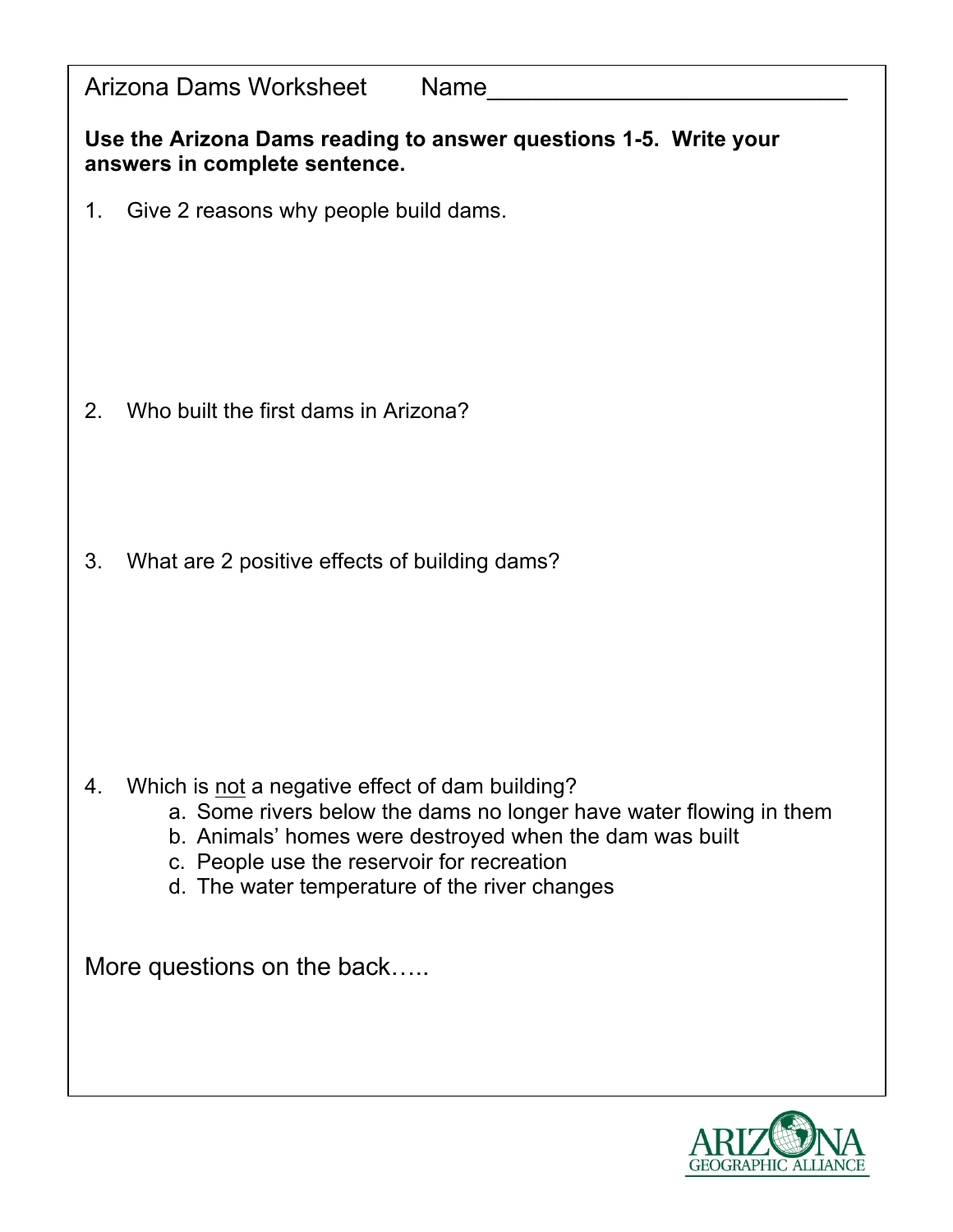| Use the Important Dams in Arizona map to answer questions 5–7.              |
|-----------------------------------------------------------------------------|
| 5. Name the 4 dams on the Salt River.                                       |
| 2.                                                                          |
| 3.                                                                          |
|                                                                             |
| 6. Write the dates of construction of the following Colorado River<br>Dams. |
|                                                                             |
| <b>Hoover Dam</b>                                                           |
| Davis Dam                                                                   |
| Laguna Dam                                                                  |
| 7. Which Colorado River dam was built the earliest?                         |
|                                                                             |
|                                                                             |
|                                                                             |
|                                                                             |
|                                                                             |